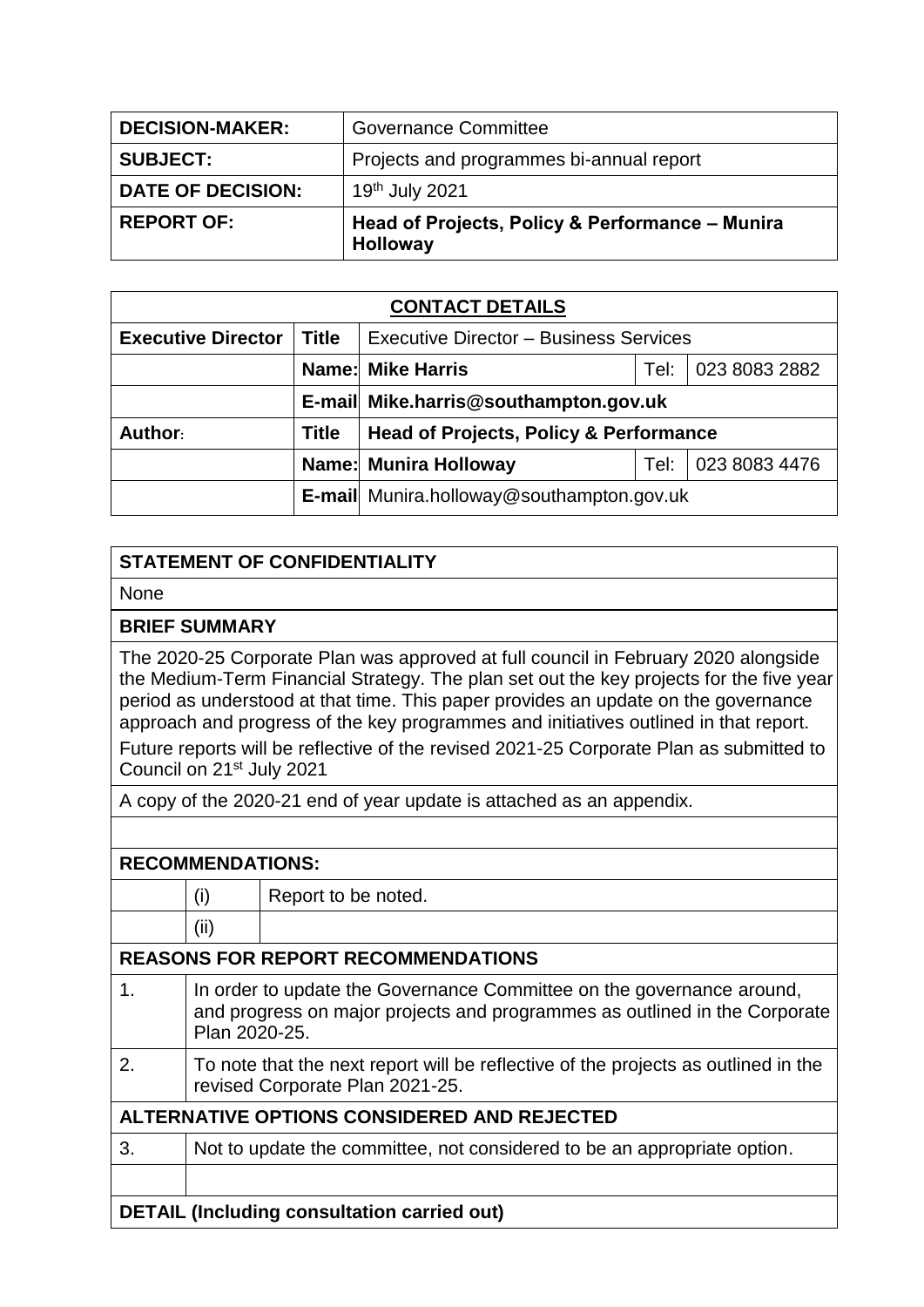| 4.  | The Association of Project Management (APM) methodology was adopted as<br>the recognised approach for managing projects and programmes in 2020.                                                                                                                                                                                                                                                                                                          |  |  |  |
|-----|----------------------------------------------------------------------------------------------------------------------------------------------------------------------------------------------------------------------------------------------------------------------------------------------------------------------------------------------------------------------------------------------------------------------------------------------------------|--|--|--|
| 5.  | Each major project or programme follows the APM approach and updates are<br>reported both to the relevant project/programme board and to the Change<br>Authority Board (CAB) that meets every two months.                                                                                                                                                                                                                                                |  |  |  |
| 6.  | The projects and programmes that were identified in the 2020-25 Corporate<br>Plan are as follows:                                                                                                                                                                                                                                                                                                                                                        |  |  |  |
|     | Delivering more quality, affordable council homes (1,000 homes)<br>$\bullet$<br><b>Bitterne Community Hub</b><br>$\bullet$<br>City of Culture bid<br><b>Outdoor Sports Centre</b><br>Green City programme<br><b>Mayflower Quarter</b><br>$\bullet$<br><b>Local Transport Plan</b><br><b>Local Development Plan</b><br>St Mark's School<br>$\bullet$<br>Adults transformation programme<br>$\bullet$<br>New Client Case Management system for social care |  |  |  |
|     | <b>Customer Experience programme</b><br>Itchen Bridge contactless payments                                                                                                                                                                                                                                                                                                                                                                               |  |  |  |
|     | Way we work programme                                                                                                                                                                                                                                                                                                                                                                                                                                    |  |  |  |
| 7.  | A red/amber/green (RAG) status and commentary update to these, and to<br>other initiatives in the 2020 Corporate Plan are outlined in the appendix.                                                                                                                                                                                                                                                                                                      |  |  |  |
| 8.  | For projects/programmes identified as 'red' or 'amber', appropriate recovery<br>plans are expected to bring the delivery back to green. In some instances, this<br>may require a re-baselining of the delivery plan.                                                                                                                                                                                                                                     |  |  |  |
| 9.  | The 'current direction of travel' relates to the status of the project at the time<br>the commentary was completed.                                                                                                                                                                                                                                                                                                                                      |  |  |  |
| 10. | A revised Corporate Plan for 2021 reflecting the new priorities will be<br>published as part of the July Council meeting. On the assumption the new<br>priorities are agreed at Council, these will be included in the next bi-annual<br>governance report.                                                                                                                                                                                              |  |  |  |
| 11. | Where initiatives in the Corporate Plan are 'business as usual' rather than<br>defined as a project or programme, their progress will be monitored through<br>the standard council governance processes including Business Plan reviews<br>and Cabinet Member Briefings.                                                                                                                                                                                 |  |  |  |
| 12. | Governance of other major projects and programmes that do not form part of<br>the Corporate Plan are also managed using the APM methodology and<br>monitored through the council's Change Authority Board.                                                                                                                                                                                                                                               |  |  |  |
|     |                                                                                                                                                                                                                                                                                                                                                                                                                                                          |  |  |  |
|     | <b>RESOURCE IMPLICATIONS</b><br><b>Capital/Revenue</b>                                                                                                                                                                                                                                                                                                                                                                                                   |  |  |  |
| 13. | All implications considered as part of project and managed through project<br>governance.                                                                                                                                                                                                                                                                                                                                                                |  |  |  |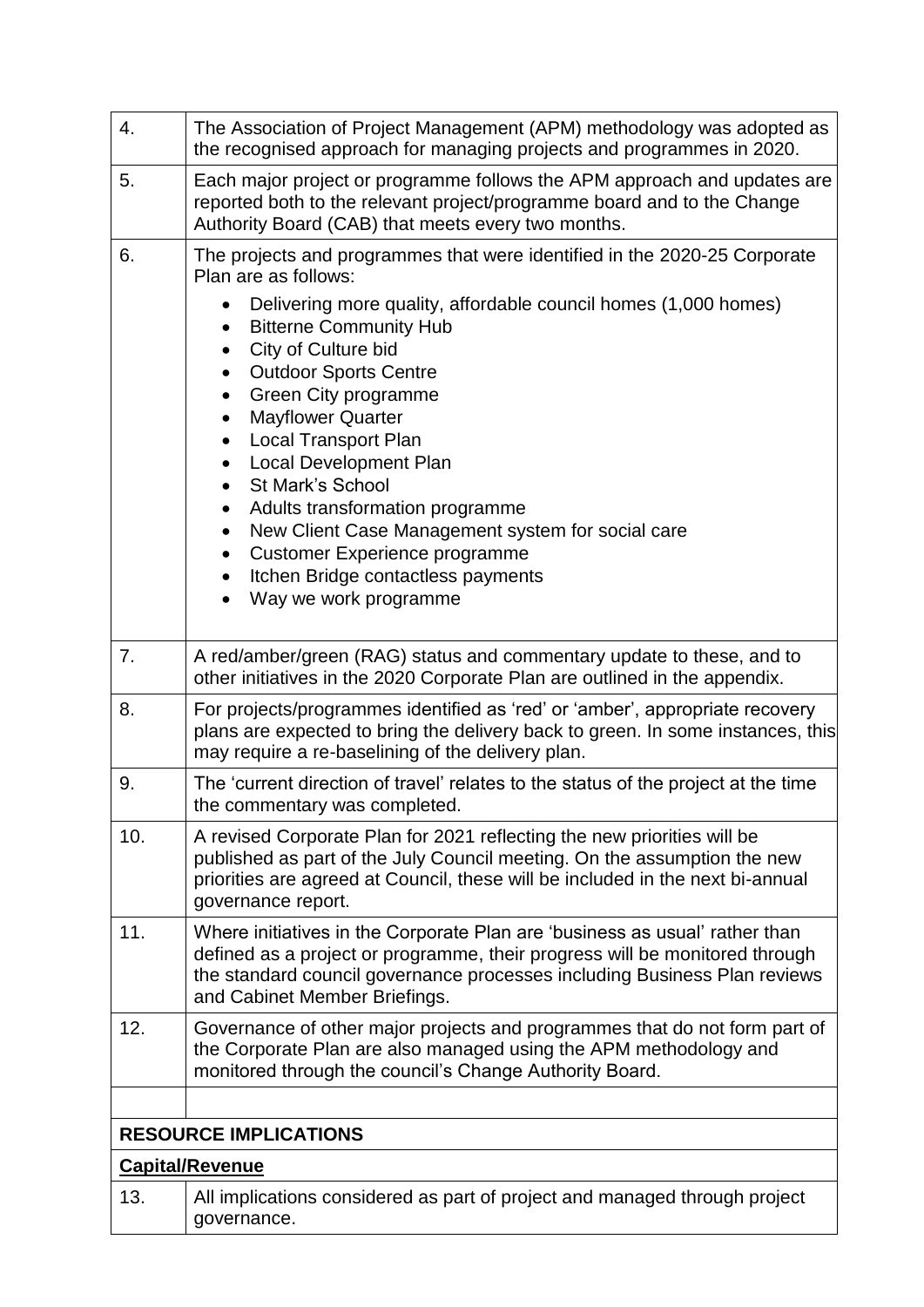| <b>Property/Other</b>                                                                                                                                                                                                                                                                                                                                             |  |  |  |
|-------------------------------------------------------------------------------------------------------------------------------------------------------------------------------------------------------------------------------------------------------------------------------------------------------------------------------------------------------------------|--|--|--|
| All implications considered as part of project and managed through project<br>governance.                                                                                                                                                                                                                                                                         |  |  |  |
|                                                                                                                                                                                                                                                                                                                                                                   |  |  |  |
| <b>LEGAL IMPLICATIONS</b>                                                                                                                                                                                                                                                                                                                                         |  |  |  |
| Statutory power to undertake proposals in the report:                                                                                                                                                                                                                                                                                                             |  |  |  |
| S.1 Localism Act 2011, S.111 Local Government Act 1972.                                                                                                                                                                                                                                                                                                           |  |  |  |
|                                                                                                                                                                                                                                                                                                                                                                   |  |  |  |
| <b>Other Legal Implications:</b>                                                                                                                                                                                                                                                                                                                                  |  |  |  |
| None                                                                                                                                                                                                                                                                                                                                                              |  |  |  |
|                                                                                                                                                                                                                                                                                                                                                                   |  |  |  |
| <b>RISK MANAGEMENT IMPLICATIONS</b>                                                                                                                                                                                                                                                                                                                               |  |  |  |
| All projects and programmes will have risk registers included as part of their<br>project management arrangements. These include mitigating actions and<br>timelines for implementation. The Executive Management Team review<br>escalated and joint risks as part of the Change Authority Board to ensure a<br>risk management overview at a council wide level. |  |  |  |
| <b>POLICY FRAMEWORK IMPLICATIONS</b>                                                                                                                                                                                                                                                                                                                              |  |  |  |
| The projects identified are part of the council's approved Corporate Plan<br>2020-25.                                                                                                                                                                                                                                                                             |  |  |  |
|                                                                                                                                                                                                                                                                                                                                                                   |  |  |  |
|                                                                                                                                                                                                                                                                                                                                                                   |  |  |  |

|                                    | <b>KEY DECISION?</b>                             | <b>No</b> |  |
|------------------------------------|--------------------------------------------------|-----------|--|
| <b>WARDS/COMMUNITIES AFFECTED:</b> |                                                  |           |  |
| SUPPORTING DOCUMENTATION           |                                                  |           |  |
|                                    |                                                  |           |  |
| <b>Appendices</b>                  |                                                  |           |  |
| 1.                                 | SCC Corporate Plan 2020-25 – end of year review. |           |  |
| 2.                                 |                                                  |           |  |

## **Documents In Members' Rooms**

| <b>Equality Impact Assessment</b>                                                  |  |  |  |  |
|------------------------------------------------------------------------------------|--|--|--|--|
| Do the implications/subject of the report require an Equality and<br><b>Yes/No</b> |  |  |  |  |
| Safety Impact Assessment (ESIA) to be carried out.                                 |  |  |  |  |
| <b>Data Protection Impact Assessment</b>                                           |  |  |  |  |